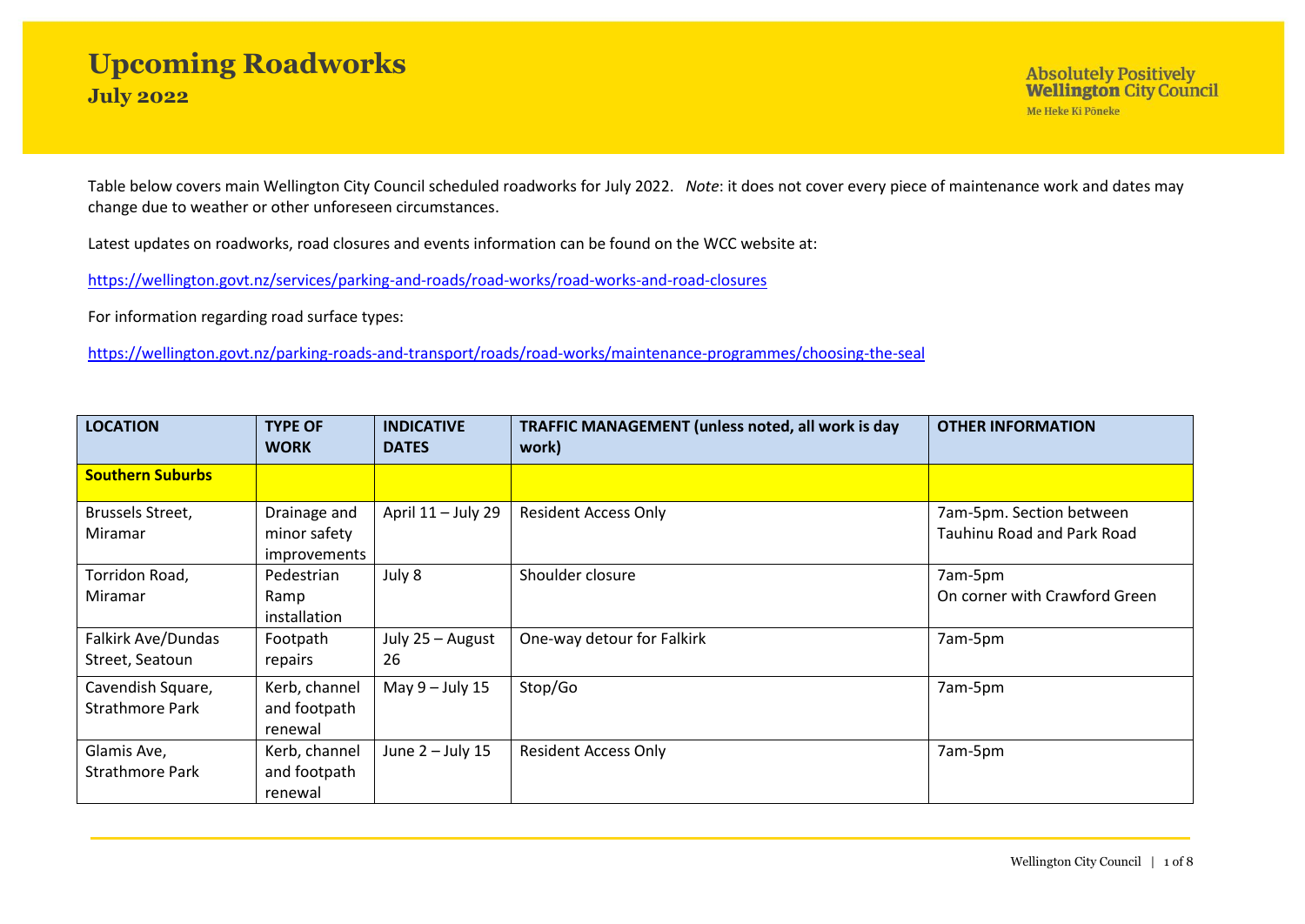| <b>LOCATION</b>                        | <b>TYPE OF</b><br><b>WORK</b>                               | <b>INDICATIVE</b><br><b>DATES</b> | TRAFFIC MANAGEMENT (unless noted, all work is day<br>work) | <b>OTHER INFORMATION</b>                                                        |
|----------------------------------------|-------------------------------------------------------------|-----------------------------------|------------------------------------------------------------|---------------------------------------------------------------------------------|
| Hataitai Road,<br>Hataitai             | Kerb, channel<br>and footpath<br>renewal                    | Apr 26 - July 29                  | Stop/Go                                                    | $7am - 5pm$<br>between Rakau Road and Waitoa<br>Road                            |
| Wallace Street,<br>Mt Cook             | Carriageway<br>repair/kerb<br>installation                  | July 20 - 22                      | <b>TBC</b>                                                 | 9am-4pm                                                                         |
| Constable Street,<br>Newtown           | Carriageway<br>repair                                       | July $11 - 12$                    | Stop/Go                                                    | 9am-4pm<br>Section between Daniell Street and<br>Owen Street                    |
| Todman Street,<br>Brooklyn             | Kerb, channel<br>and footpath<br>renewal                    | May $16 -$<br>December            | Stop/Go                                                    | 9am-4pm                                                                         |
| Clyde Street, Island Bay               | Kerb, channel<br>and footpath<br>renewal                    | July 13 - 15                      | Shoulder closure                                           | 7am-5pm<br>Section between Mersey Street<br>and Thames Street                   |
| Severn Street,<br><b>Island Bay</b>    | Kerb, channel<br>and footpath<br>renewal                    | July 18 -<br>September            | Stop/go                                                    | 7am-5pm<br>Section between Frobisher Street<br>intersection and Owhiro Bay Road |
| Mills Road/Washington<br>Ave, Brooklyn | Kerb, channel<br>and footpath<br>renewal for<br>resurfacing | July 25 -<br>December             | <b>TBC</b>                                                 | 7am-5pm                                                                         |
| Moffitt Street,<br>Vogeltown           | Kerb, channel<br>and footpath<br>renewal                    | April 28 - July 22                | One-way detour                                             | 7am-5pm                                                                         |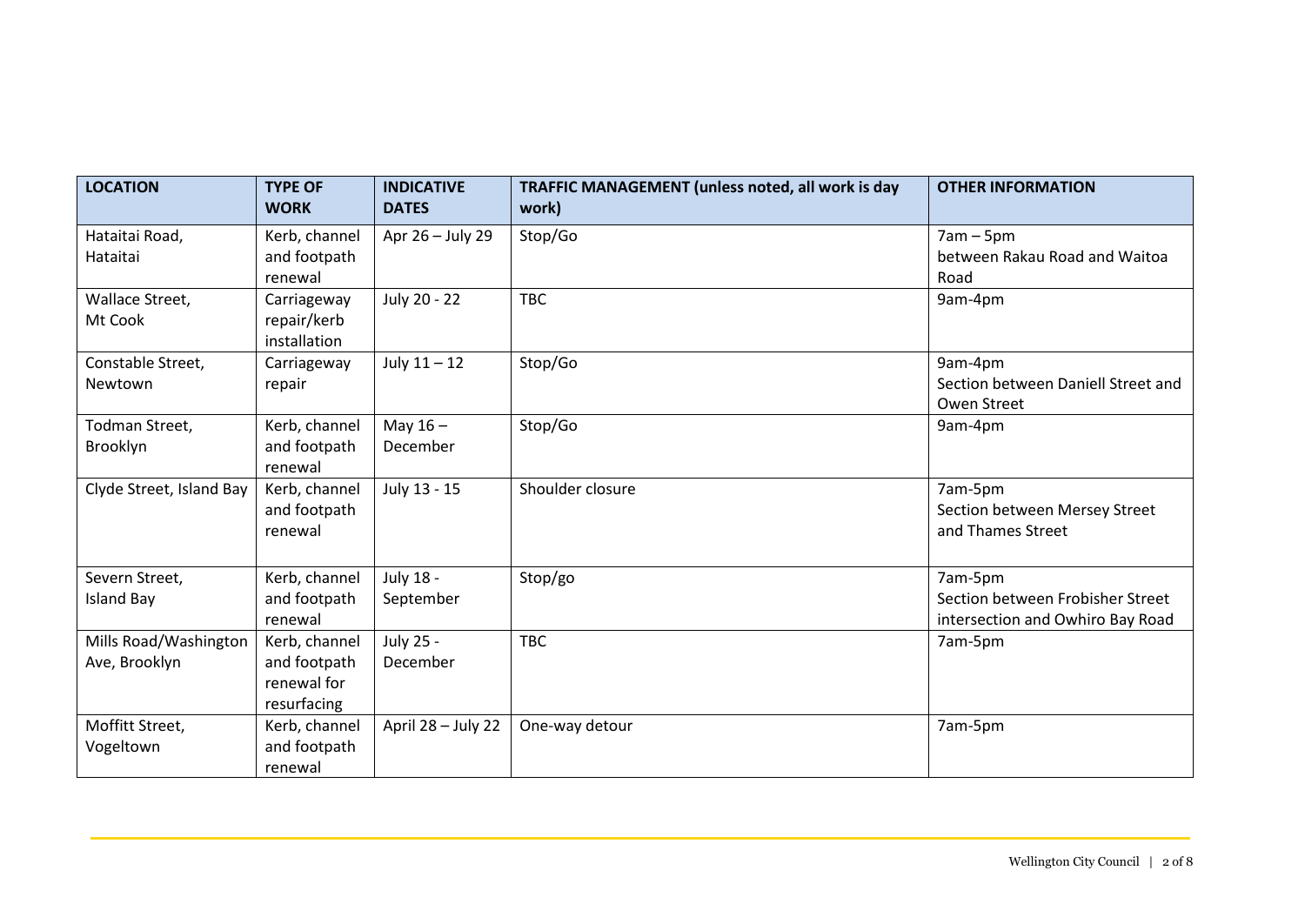| <b>LOCATION</b>                       | <b>TYPE OF</b><br><b>WORK</b>                      | <b>INDICATIVE</b><br><b>DATES</b> | TRAFFIC MANAGEMENT (unless noted, all work is day<br>work)                                                                                | <b>OTHER INFORMATION</b>                                                       |
|---------------------------------------|----------------------------------------------------|-----------------------------------|-------------------------------------------------------------------------------------------------------------------------------------------|--------------------------------------------------------------------------------|
| Quebec Street,<br>Mornington          | Kerb, channel<br>and footpath<br>renewal           | July 18 - August<br>12            | Stop/go                                                                                                                                   | 7am - 5pm. Between Halifax Road<br>and The Ridgeway                            |
| Landfill Road, Happy<br>Valley        | Retaining wall<br>construction                     | March 2021-<br>August 2022        | Work on the shoulder, only speed restrictions                                                                                             | 7am - 6pm. Intersection of<br>Landfill/Happy Valley Road. Two-<br>way traffic. |
| Owhiro Bay Beach                      | Beach<br>Regrading                                 | Dec 2021 - July<br>2022           | Temporary lane closures, when required.                                                                                                   | Day work.                                                                      |
| The Parade, Island Bay                | Cycleway<br>improvements                           | Apr 18 - July 29                  | Traffic down to one lane during the day 9am to 4pm<br>weekdays. Pedestrians and cyclists please follow the<br>direction of crews on site. | Day work and some road marking<br>in evenings                                  |
| <b>CBD Suburbs</b>                    |                                                    |                                   |                                                                                                                                           |                                                                                |
| Vivian/Victoria<br>Intersection       | Intersection<br>improvements<br>as part of<br>LGWM | May 30 - July 29                  | Lane closure where required, otherwise shoulder closure                                                                                   | 8pm - 5am for nights<br>9am - 4pm for day shift                                |
| Vivian/Kent/Cambridge<br>Intersection | Intersection<br>improvements<br>as part of<br>LGWM | June 13 - Sep 12                  | Lane closure where required, otherwise shoulder closure                                                                                   | 8pm - 5am for nights<br>$9$ am $-$ 4pm for day shift                           |
| The Terrace                           | Pedestrian<br>Ramp<br>installation                 | July 4 - 5                        | Shoulder closure                                                                                                                          | 9am-4pm                                                                        |
| <b>Bowen Street</b>                   | Pedestrian<br>Ramp<br>installation                 | July 6 - 7                        | Shoulder closure                                                                                                                          | 9am-4pm                                                                        |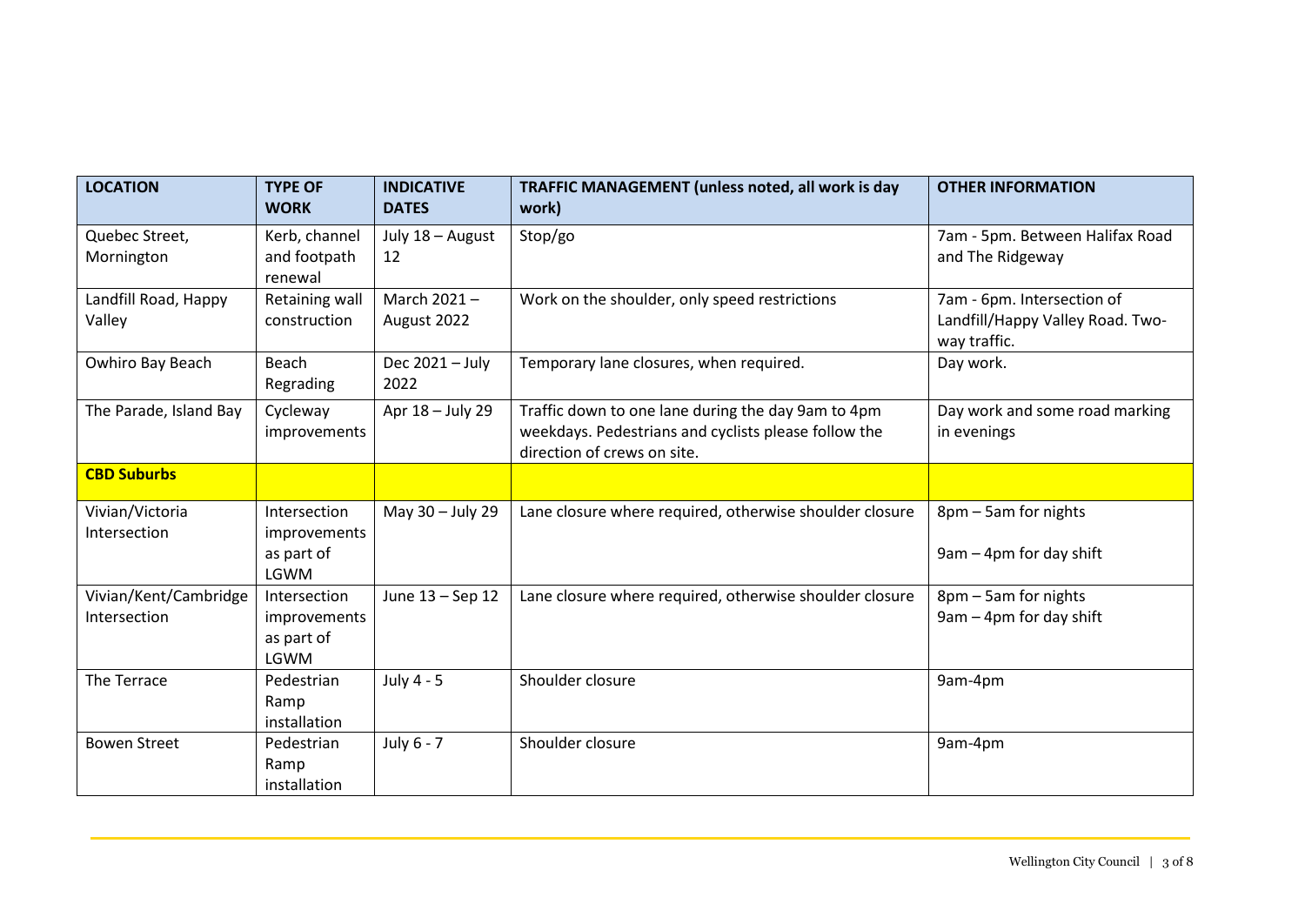| <b>LOCATION</b>                                                         | <b>TYPE OF</b><br><b>WORK</b>                                                    | <b>INDICATIVE</b><br><b>DATES</b>    | TRAFFIC MANAGEMENT (unless noted, all work is day<br>work)         | <b>OTHER INFORMATION</b>                                                  |
|-------------------------------------------------------------------------|----------------------------------------------------------------------------------|--------------------------------------|--------------------------------------------------------------------|---------------------------------------------------------------------------|
| <b>Tory Street</b>                                                      | Speed hump<br>upgrade                                                            | July 18 - 19                         | Stop/Go                                                            | 9am-3pm (potentially 7am-5pm<br>during school holidays)                   |
| <b>Northern Suburbs</b>                                                 |                                                                                  |                                      |                                                                    |                                                                           |
| Ngaio Gorge                                                             | Slip<br>Stabilisation<br>project                                                 | 12 October 2020<br>to end of 2022    | Traffic reduced to one lane-controlled traffic control<br>signals. | Further information on WCC<br>website project page.                       |
| <b>Takarau Gorge Road</b><br>(Makara Beach Road to<br>Rifle Range Road) | 4 sites,<br>Retaining<br>Construction                                            | May $9 -$ August<br>2022             | Stop/go traffic<br>management. Day work. Reduced speed limit.      | $7am - 12pm$ and $1pm - 6pm$ . Day<br>work.                               |
| Horokiwi Road                                                           | <b>Retaining Wall</b><br>Construction,<br>140m SE of<br>the Quarry<br>Entrance   | July $18-$<br>September 2022         | Stop/go traffic<br>management. Day work. Reduced speed limit.      | 7am – 6pm for day shift<br>Potential night works later in the<br>project. |
| Sar Street, Thorndon                                                    | Footpath and<br>Road<br>improvements                                             | 19 January to 20<br><b>July 2022</b> | Road Closure. Resident access only 8am - 4pm.                      | Resident access only during work<br>hours.                                |
| Messines Road, Karori                                                   | Footpath,<br>drainage, kerb<br>and channel<br>maintenance<br>and road<br>repairs | 05 May to 19<br><b>July 2022</b>     | Stop/go traffic management. Day work. Reduced speed<br>limit       | Day work.                                                                 |
| Plymouth Street, Karori                                                 | Footpath,<br>kerb and                                                            | 20 July to 18<br>August 2022         | Stop/go traffic management. Day work. Reduced speed<br>limit       | Day work.                                                                 |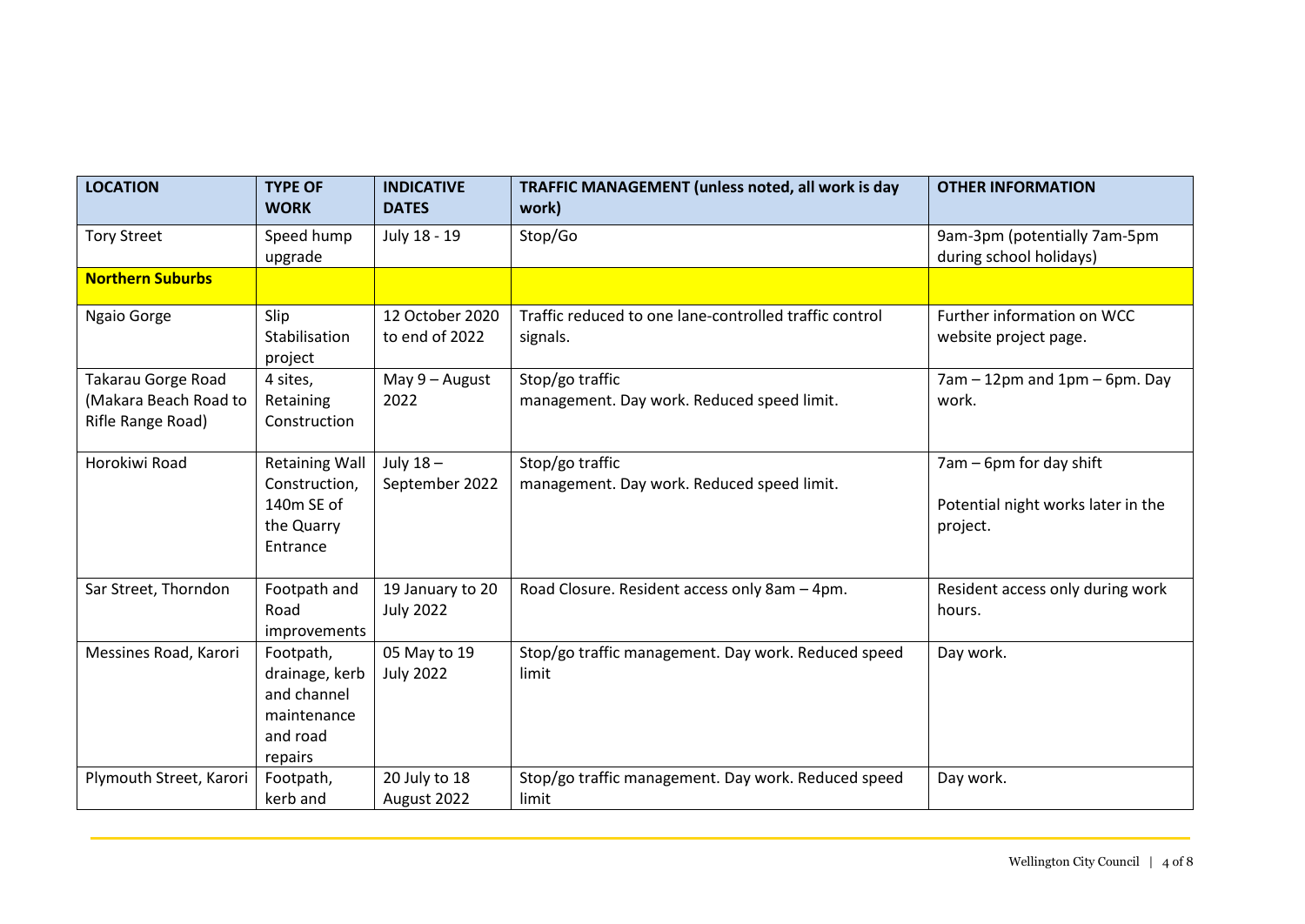| <b>LOCATION</b>         | <b>TYPE OF</b><br><b>WORK</b>                             | <b>INDICATIVE</b><br><b>DATES</b> | TRAFFIC MANAGEMENT (unless noted, all work is day<br>work)   | <b>OTHER INFORMATION</b> |
|-------------------------|-----------------------------------------------------------|-----------------------------------|--------------------------------------------------------------|--------------------------|
|                         | channel<br>maintenance<br>and road<br>repairs             |                                   |                                                              |                          |
| Magdalen Street, Tawa   | Kerb and<br>channel<br>maintenance<br>and road<br>repairs | 23 May to 05<br><b>July 2022</b>  | Stop/go traffic management. Day work. Reduced speed<br>limit | Day work.                |
| Verviers Street, Karori | Road repairs                                              | 06 July 2022                      | Stop/go traffic management. Day work. Reduced speed<br>limit | Day work.                |
| Cook Street, Karori     | Footpath,<br>Kerb and<br>channel<br>maintenance           | 07 July to 13 July<br>2022        | Stop/go traffic management. Day work. Reduced speed<br>limit | Day work.                |
| Collier Avenue, Karori  | Drainage<br>maintenance<br>and road<br>repairs            | 14 July to 18 July<br>2022        | Stop/go traffic management. Day work. Reduced speed<br>limit | Day work.                |
| Fiona Grove, Karori     | Footpath<br>maintenance<br>and road<br>repairs            | 19 July to 24<br>August 2022      | Stop/go traffic management. Day work. Reduced speed<br>limit | Day work.                |
| Cockayne Road, Ngaio    | Footpath,<br>kerb and                                     | 05 May to 22<br><b>July 2022</b>  | Stop/go traffic management. Day work. Reduced speed<br>limit | Day work.                |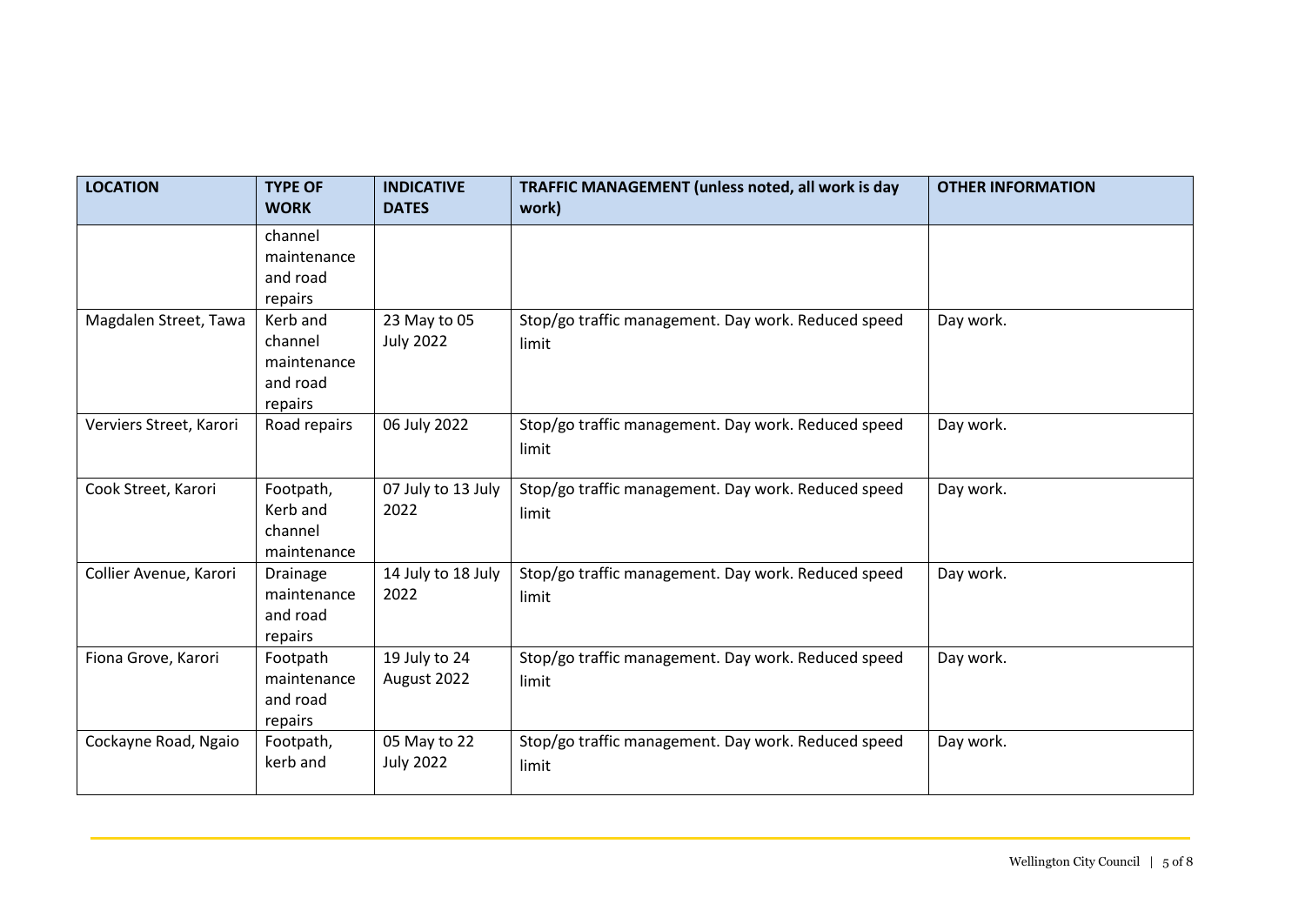| <b>LOCATION</b>                           | <b>TYPE OF</b><br><b>WORK</b>                  | <b>INDICATIVE</b><br><b>DATES</b> | TRAFFIC MANAGEMENT (unless noted, all work is day<br>work)   | <b>OTHER INFORMATION</b> |
|-------------------------------------------|------------------------------------------------|-----------------------------------|--------------------------------------------------------------|--------------------------|
|                                           | channel<br>maintenance                         |                                   |                                                              |                          |
| Kenya Street, Crofton<br>Downs            | Footpath<br>maintenance<br>and road<br>repairs | 25 July to 28 July<br>2022        | Stop/go traffic management. Day work. Reduced speed<br>limit | Day work.                |
| Nora Crescent,<br>Highbury                | Pedestrian<br>crossing<br>upgrades             | 27 June to 08<br><b>July 2022</b> | Stop/go traffic management. Day work. Reduced speed<br>limit | Day work.                |
| Satara Crescent, Ngaio                    | Road repairs                                   | 11 July 2022                      | Stop/go traffic management. Day work. Reduced speed<br>limit | Day work.                |
| Waikowhai Street,<br><b>Crofton Downs</b> | Footpath<br>maintenance<br>and road<br>repairs | 12 July to 01<br>August 2022      | Stop/go traffic management. Day work. Reduced speed<br>limit | Day work.                |
| Worcester Street,<br>Wilton               | Footpath<br>maintenance<br>and road<br>repairs | 11 July to 13 July<br>2022        | Stop/go traffic management. Day work. Reduced speed<br>limit | Day work.                |
| Mairangi Road,<br>Wadestown               | Footpath<br>maintenance<br>and road<br>repairs | 14 July 2022                      | Stop/go traffic management. Day work. Reduced speed<br>limit | Day work.                |
| Rosalind Street, Ngaio                    | Footpath<br>maintenance<br>and road<br>repairs | 15 July to 19 July<br>2022        | Stop/go traffic management. Day work. Reduced speed<br>limit | Day work.                |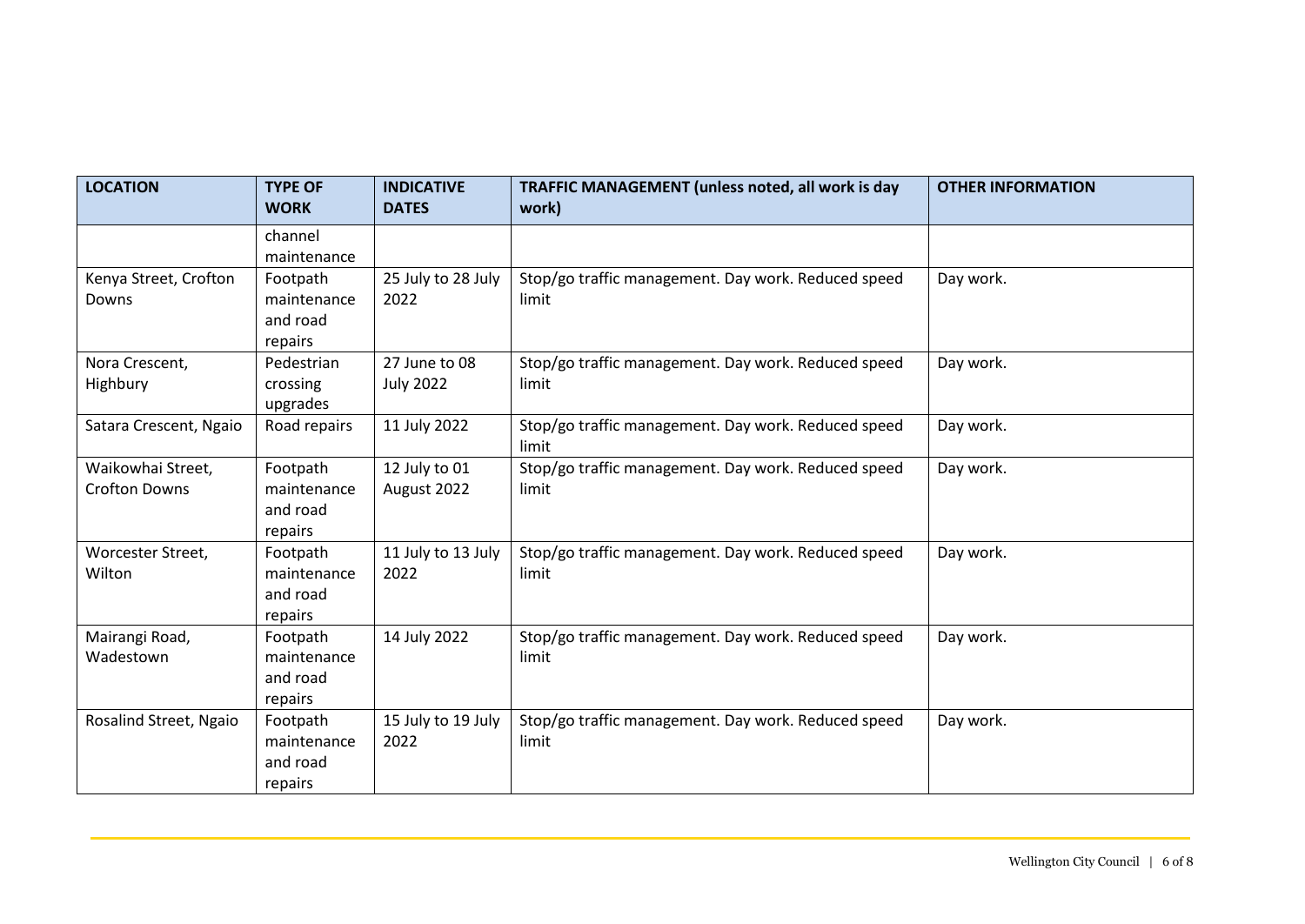| <b>LOCATION</b>                 | <b>TYPE OF</b><br><b>WORK</b>                  | <b>INDICATIVE</b><br><b>DATES</b>  | TRAFFIC MANAGEMENT (unless noted, all work is day<br>work)   | <b>OTHER INFORMATION</b> |
|---------------------------------|------------------------------------------------|------------------------------------|--------------------------------------------------------------|--------------------------|
| Govind Grove, Ngaio             | Footpath<br>maintenance<br>and road<br>repairs | 20 July to 22 July<br>2022         | Stop/go traffic management. Day work. Reduced speed<br>limit | Day work.                |
| Woodmancote Road,<br>Khandallah | Drainage<br>maintenance<br>and road<br>repairs | 27 April to 07<br><b>July 2022</b> | Stop/go traffic management. Day work. Reduced speed<br>limit | Day work.                |
| Calcutta Street,                | Drainage                                       | 08 July to 14 July                 | Stop/go traffic management. Day work. Reduced speed          | Day work.                |
| Khandallah                      | maintenance                                    | 2022                               | limit                                                        |                          |
| Haumia Street,                  | Drainage                                       | 15 July to 16 July                 | Stop/go traffic management. Day work. Reduced speed          | Day work.                |
| Johnsonville                    | maintenance                                    | 2022                               | limit                                                        |                          |
| 105 Newland Road,               | Drainage                                       | 19 July to 23 July                 | Stop/go traffic management. Day work. Reduced speed          | Day work.                |
| <b>Newlands</b>                 | maintenance                                    | 2022                               | limit                                                        |                          |
| Batchelor Street,               | Drainage                                       | 26 July to 30 July                 | Stop/go traffic management. Day work. Reduced speed          | Day work.                |
| <b>Newlands</b>                 | maintenance                                    | 2022                               | limit                                                        |                          |

## How we determine what surface to use in each location

<https://wellington.govt.nz/services/parking-and-roads/road-works/maintenance-programmes/road-resealing/choosing-the-seal>

Map of upcoming work for 2021/22

<https://gis.wcc.govt.nz/LocalMaps/Viewer/?map=d322a03511294abcbe83a253b8700c02>